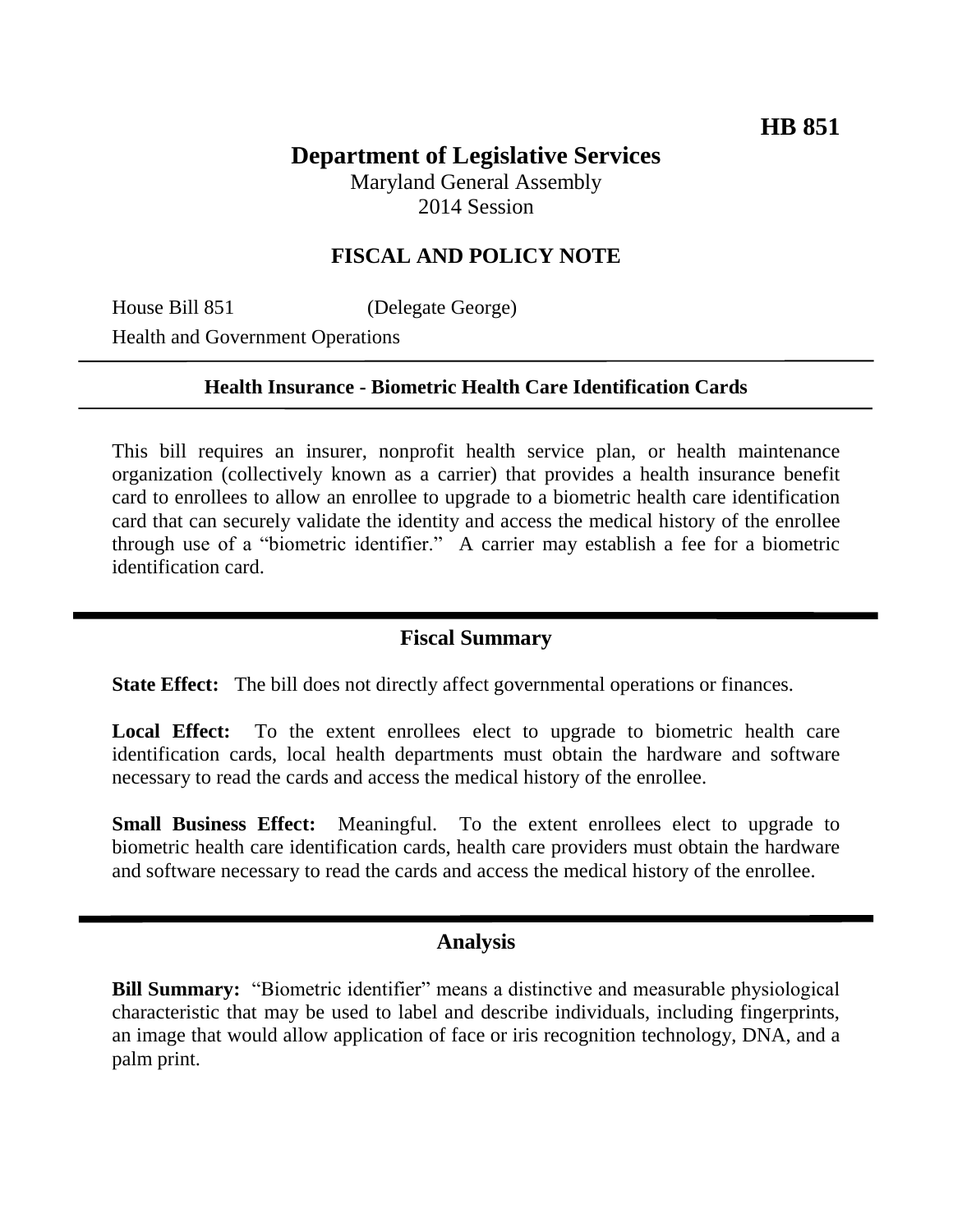**Current Law:** Section 15-130 of the Insurance Article requires carriers that provide coverage for prescription drugs on an outpatient basis and Medicaid managed care organizations (MCOs) to provide insureds, subscribers, or enrollees with a health insurance benefit card, prescription benefit card, or other technology that (1) complies with the standards set forth in the National Council for Prescription Drug Programs Pharmacy ID Card Implementation Guide or (2) includes specified data elements. The health insurance benefit card, prescription benefit card, or other technology must be issued to each insured, subscriber, or enrollee and reissued as necessary. A carrier or MCO may issue a health insurance benefit card that contains data elements related to both prescription and nonprescription health insurance benefits.

**Background:** According to the California Healthcare Foundation, the use of biometric authentication in health care is relatively new. Some examples of current use include biometric patient check-in at hospitals via palm screening, fingerprint scanning to identify blood bank donors, authentication of health care workers authorized to access electronic health record systems, and authentication of patients at the point of service to reduce medical claims fraud.

**Additional Comments:** CareFirst BlueCross BlueShield advises that implementation of the bill would entail significant costs to carriers that would be passed on to enrollees.

SB 387/HB 1120 of 2014 would require the Motor Vehicle Administration to provide a driver's license, identification, or moped operator's permit applicant who shows acceptable proof of identity, State residence, and U.S. citizenship the opportunity to upgrade the document to an enhanced identification document. An enhanced identification document must contain an embedded memory and microprocessor chip to store one or more biometric identifiers.

# **Additional Information**

**Prior Introductions:** None.

**Cross File:** None.

**Information Source(s):** California Healthcare Foundation; CareFirst BlueCross BlueShield, Department of Budget and Management, Department of Health and Mental Hygiene, Maryland Insurance Administration, Department of Legislative Services